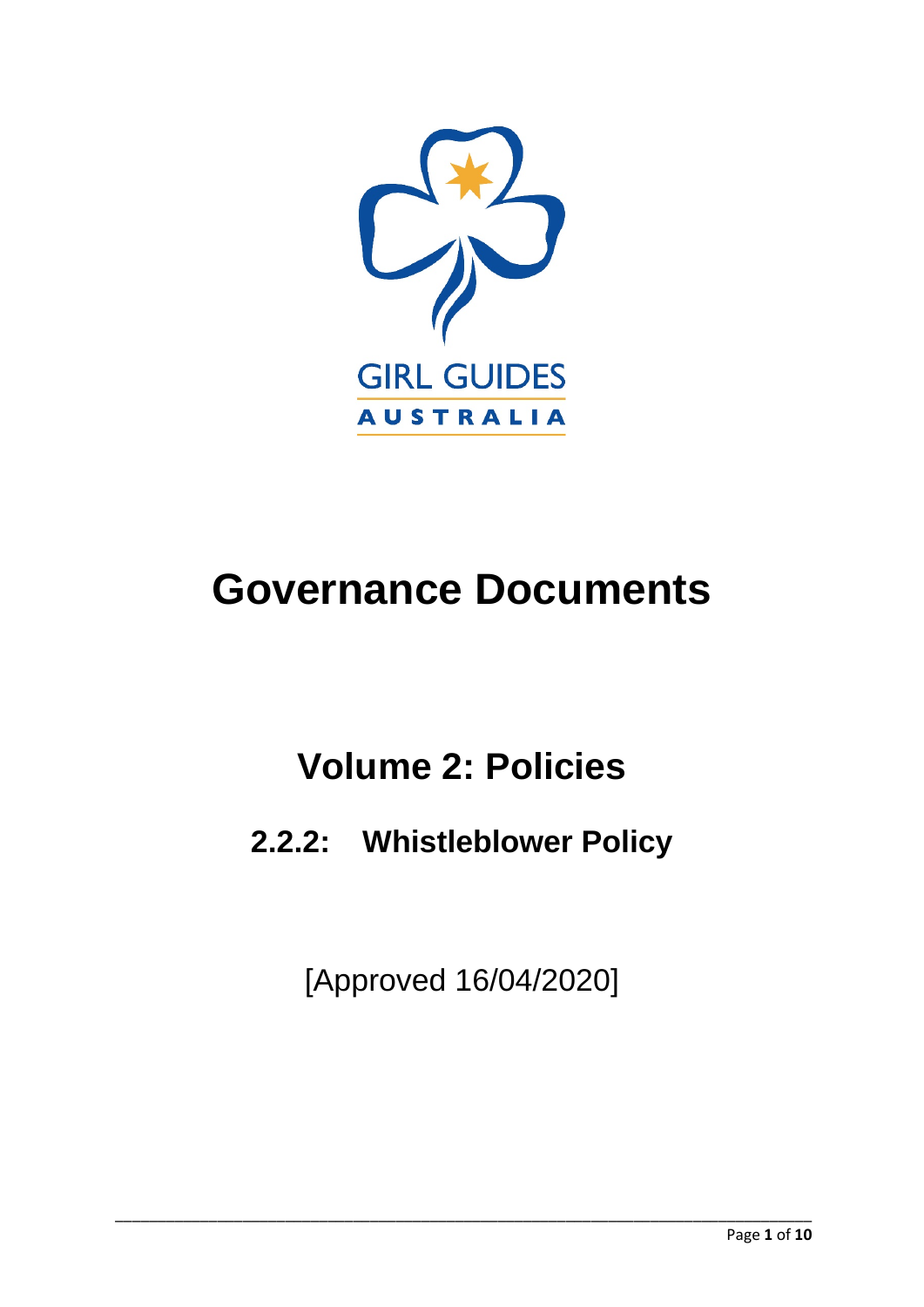# **Summary Statement**

The Board of Girl Guides Australia is committed to operating legally (in accordance with applicable legislation and regulation), properly (in accordance with organisational policy and procedures), and ethically (in accordance with recognised ethical principles).

Employees and volunteers are expected to cooperate with the organisation in maintaining legal, proper, and ethical operations, if necessary by reporting non-compliant actions by other people. Correspondingly, employees and volunteers who do assist in maintaining legal, proper, and ethical operations should not be penalised in any way.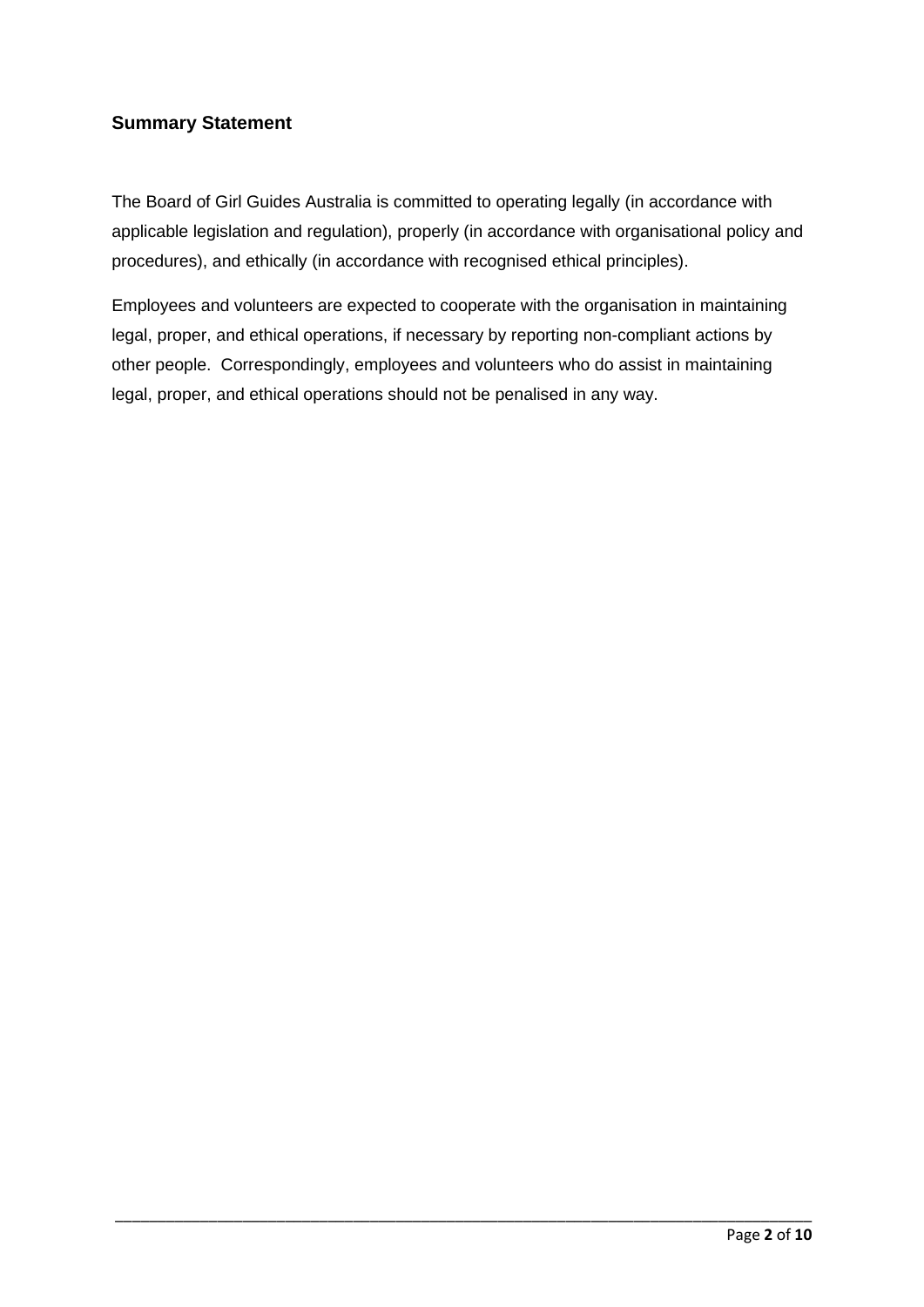| 1            |     |                                                 |  |
|--------------|-----|-------------------------------------------------|--|
|              | 1.1 |                                                 |  |
|              | 1.2 |                                                 |  |
|              | 1.3 |                                                 |  |
|              | 1.4 |                                                 |  |
|              | 1.5 |                                                 |  |
|              | 1.6 |                                                 |  |
|              | 1.7 |                                                 |  |
|              | 1.8 |                                                 |  |
| $\mathbf{2}$ |     |                                                 |  |
|              | 2.1 |                                                 |  |
|              | 2.2 |                                                 |  |
|              | 2.3 |                                                 |  |
|              |     | Appendix 1: GGA Definitions and Abbreviations 8 |  |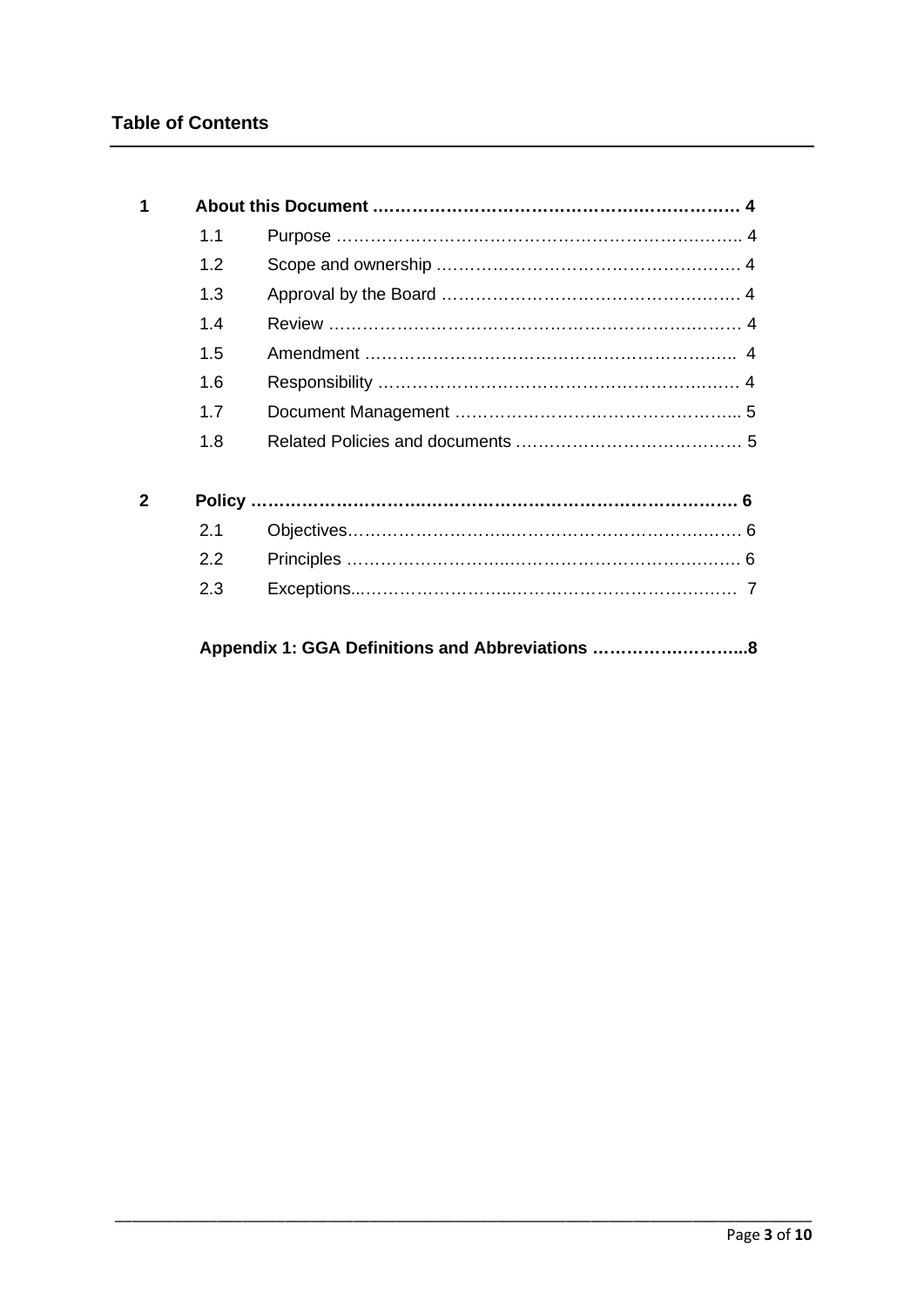# **1 About this Document**

#### **1.1 Purpose**

The purpose of this document is to outline the Girl Guides Australia (**GGA**) policy on whistleblowing. The policy provides principles that apply to the reporting and handling of matters that may cause harm to individuals or to GGA and to the protection and fair treatment of those who report such matters.

#### **1.2 Scope and Ownership**

The owner of this policy is the Board of GGA. The Board is responsible for approving, reviewing and adopting this policy.

#### **1.3 Approval by the Board**

This document has been approved by the Board.

#### **1.4 Review**

The Board will ensure that this document is reviewed biennially.

#### **1.5 Amendment**

The Board may amend this document at any time.

#### **1.6 Responsibility**

Responsibilities under this policy are:

| <b>Position</b>             | <b>Responsibility</b>                                |  |  |
|-----------------------------|------------------------------------------------------|--|--|
| <b>Board</b>                | Policy owner                                         |  |  |
| <b>Governance Committee</b> | Policy custodian                                     |  |  |
| <b>CEO</b>                  | Executive Office oversight, maintenance of registers |  |  |

#### **1.7 Document Management**

#### **Approval and Change History**

This table summarises the changes to and approval of this document. While the document is reviewed biennially, it is only subject to approval if changed.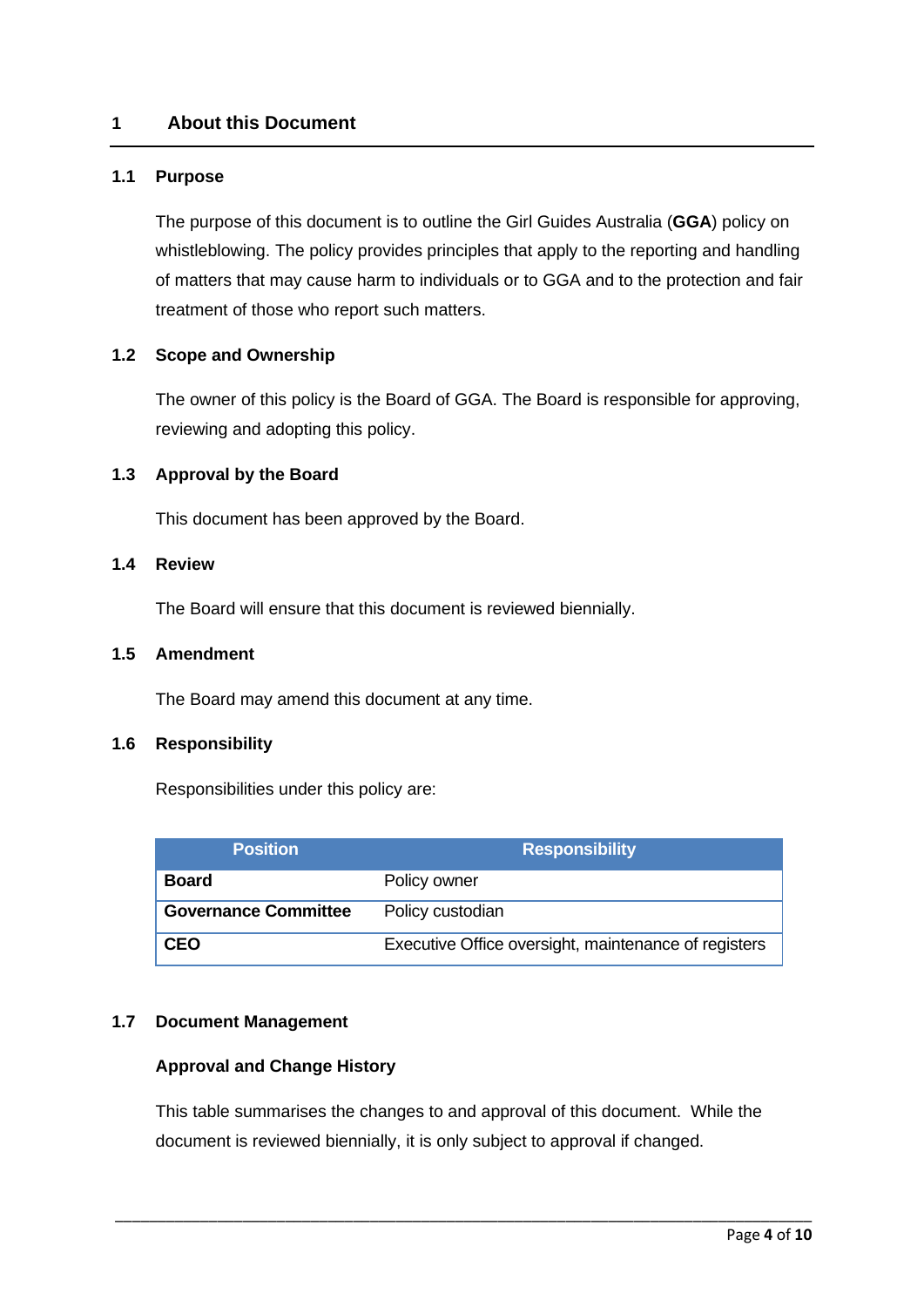| <b>Version</b> | <b>Author</b> | <b>Date</b> | <b>Approved</b>  | <b>Comments</b>             |
|----------------|---------------|-------------|------------------|-----------------------------|
|                |               |             | <b>By</b>        |                             |
| V <sub>1</sub> | L Greig       | 10/01/2017  | GGA              | Initial document creation   |
| V <sub>2</sub> | C Fitzgerald/ | 23/04/2018  | Interim          | Incl. Director, MAC & FRC   |
|                | M Karam       |             | CEO              | comments                    |
| <b>FINAL</b>   |               | 3/6/2018    | <b>GGA Board</b> |                             |
| <b>Review</b>  | T Manten/K    | 21/1/2020   | CEO              | To align with new whistle-  |
|                | Murphy        |             |                  | blower legislation -        |
|                |               |             |                  | inclusion of information on |
|                |               |             |                  | where to find policy        |
|                |               |             |                  | documents                   |

# **1.8 Related Policies and Documents**

This policy should be read with the following documents, but does not replace these:

- GGA Code of Conduct;
- Guide Promise and Law;
- 2.5.2 GGA Grievance Policy;
- 2.6.1 GGA Risk Management Policy;
- 2.5.4 GGA People and Performance Management Policy; and

\_\_\_\_\_\_\_\_\_\_\_\_\_\_\_\_\_\_\_\_\_\_\_\_\_\_\_\_\_\_\_\_\_\_\_\_\_\_\_\_\_\_\_\_\_\_\_\_\_\_\_\_\_\_\_\_\_\_\_\_\_\_\_\_\_\_\_\_\_\_\_\_\_\_\_\_\_\_\_\_\_\_

• GGA Work Health Safety Policy *(Interim).*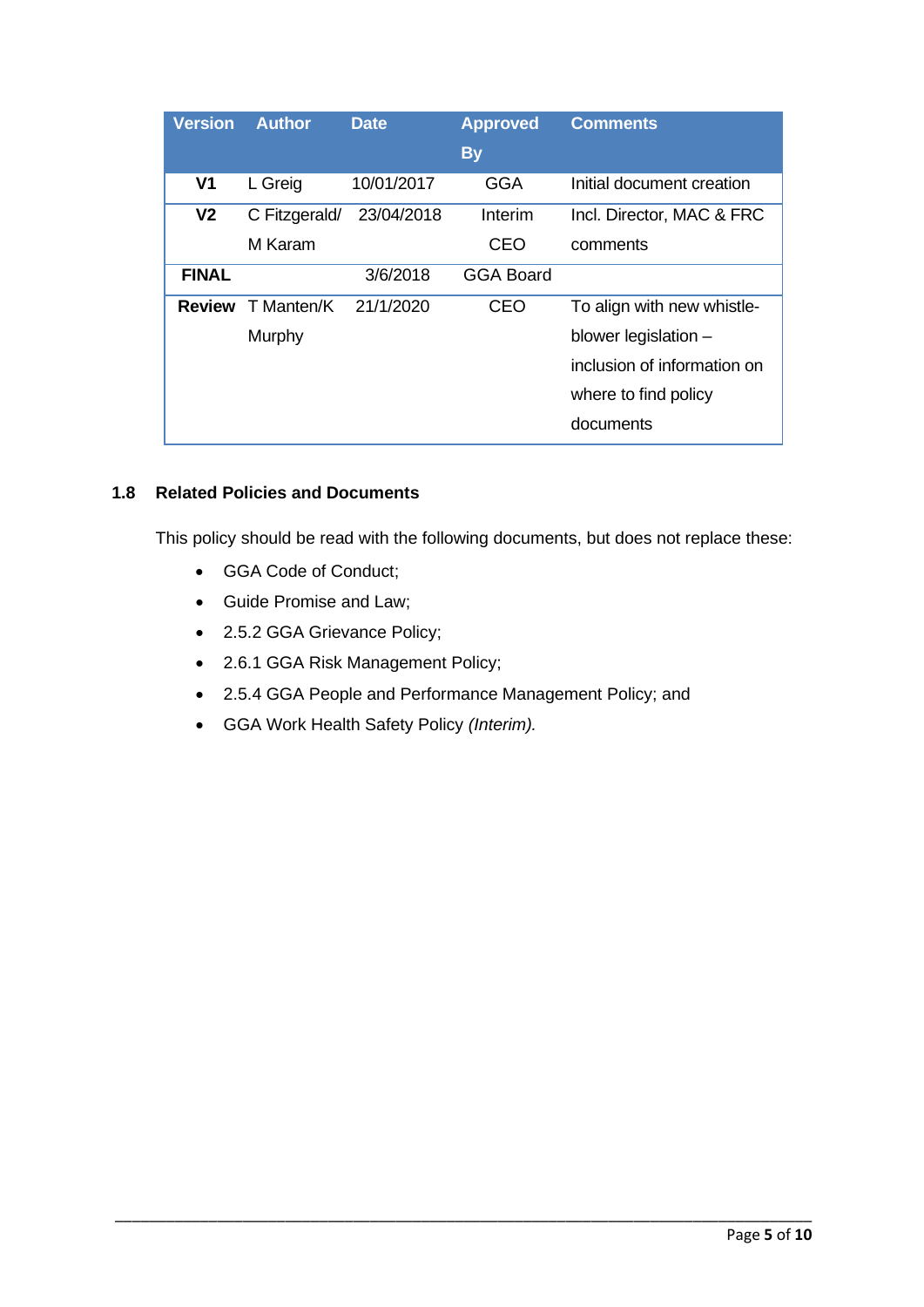# **2 Policy**

### **2.1 Purpose of this policy**

GGA's policy is an important tool for helping GGA to identify wrongdoing that may not be uncovered unless there is a safe and secure way to disclose wrongdoing.

GGA is committed to the highest standards of integrity and conduct. If an Eligible Whistleblower is aware of any possible wrongdoing, GGA encourages an Eligible Whistleblower to disclose this information and GGA will support the Eligible Whistleblower in doing so.

### **2.2 Objectives**

The objectives of this policy are to:

- a) Encourage and provide guidance for the reporting of matters that may cause harm to individuals or financial or non-financial loss to GGA or damage to its reputation;
- b) Enable GGA to deal with reports of improper conduct in a way that will protect the identity of the Protected Whistleblower and provide for the secure storage of the information provided;
- c) Establish the principles by which any Protected Whistleblower may report improper conduct through the appropriate channels in GGA;
- d) Establish principles for the support and protection of any Protected Whistleblower who wishes to report improper conduct, against reprisal by any person internal or external to the entity;
- e) Provide for the appropriate infrastructure to support Protected Whistleblowers;
- f) Help to ensure GGA maintains the highest standards of ethical behaviour and integrity; and

\_\_\_\_\_\_\_\_\_\_\_\_\_\_\_\_\_\_\_\_\_\_\_\_\_\_\_\_\_\_\_\_\_\_\_\_\_\_\_\_\_\_\_\_\_\_\_\_\_\_\_\_\_\_\_\_\_\_\_\_\_\_\_\_\_\_\_\_\_\_\_\_\_\_\_\_\_\_\_\_\_\_

g) Provide all Protected Whistleblowers with procedural fairness.

#### **2.3 Application of policy**

This policy applies to and provides protections to Protected Whistleblowers.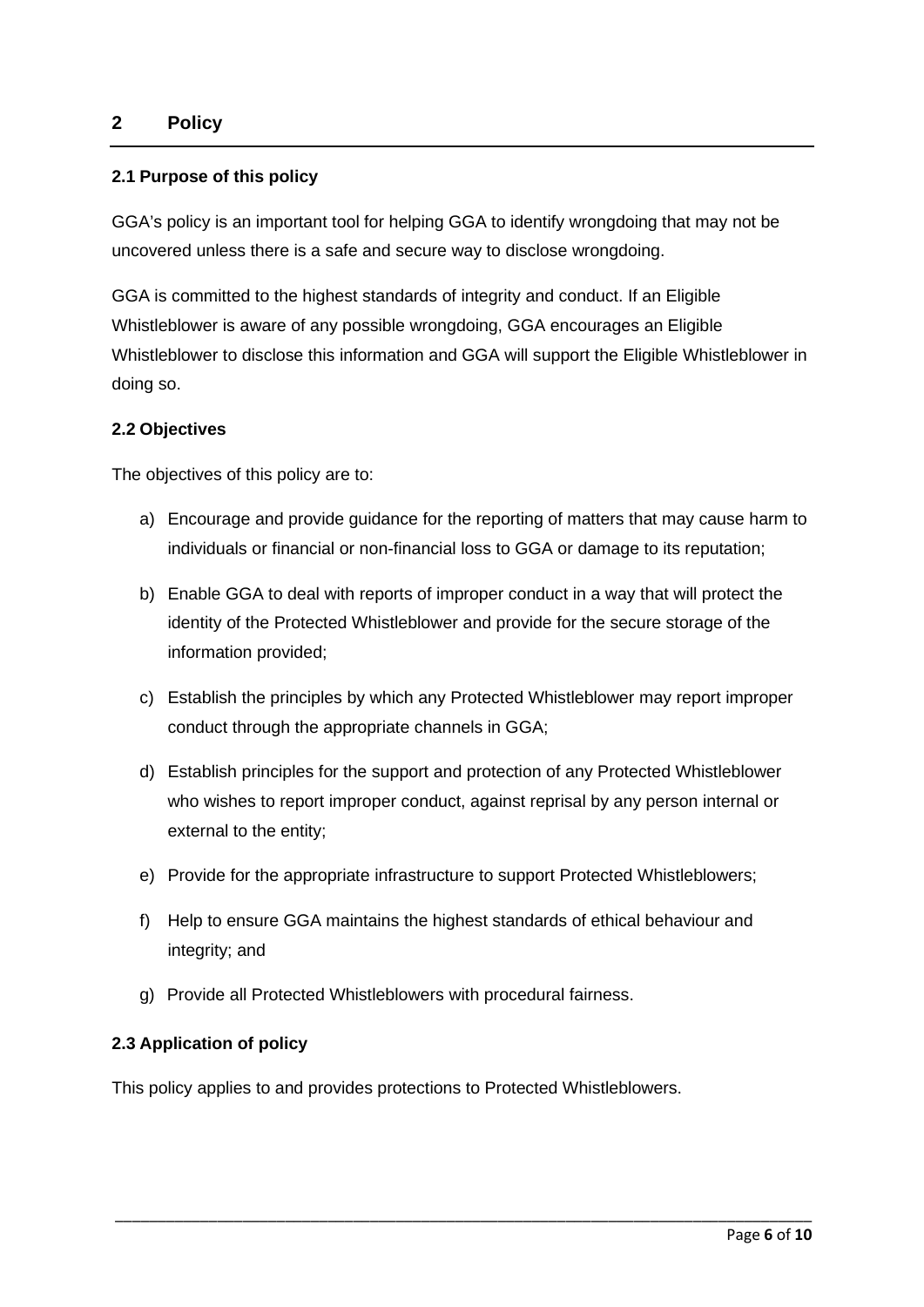An individual is a Protected Whistleblower and entitled to protection under the *Corporations Act 2001* (Cth) (**Corporations Act**) and, if applicable, under the *Taxation Administration Act 1953* (Cth) (**Taxation Administration Act**) if:

- a) the individual is an Eligible Whistleblower; and
- b) the individual has disclosed (or intend to disclose) a Reportable Matter to an Eligible Recipient or to the Australian Securities and Investments Commission (**ASIC**), the Australian Prudential Regulation Authority (**APRA**) or another entity prescribed under the Corporations Act (**Protected Whistleblower**).

A Protected Whistleblower will also be entitled to protection if the Protected Whistleblower gets advice from a legal practitioner on the operation of whistleblowing protection laws.

Also, in more specific and limited circumstances where a matter is of public interest or there is an emergency, a Protected Whistleblower may also make report to a journalist or a member of Parliament and this report may be protected if the Protected Whistleblower satisfies the criteria for making a public interest or an emergency disclosure to be covered by the whistleblower protections. GGA recommends that the Protected Whistleblower contact an independent legal adviser before making a public interest or an emergency disclosure.

# **2.4 Principles**

- a) The section 2.4b) below sets out what is a Reportable Matter that will qualify for legal protection under the Corporations Act (or the Taxation Administration Act, where relevant). Disclosures that are not about a Reportable Matter will not be protected under the Corporations Act or the Taxation Administration Act and this policy.
- b) Examples of a disclosure that will concern a Reportable Matter if an Eligible Whistleblower has reasonable grounds to suspect that the information being disclosed is about:
	- misconduct (including fraud, negligence, default, breach of trust and breach of duty);
	- an improper state of affairs or circumstances:
	- behaviour that represents a danger to the public or the financial system;
	- a breach of the Corporations Act; or
	- a breach of the Taxation Administration Act or improper conduct in relation to the tax affairs,

in relation to GGA or a related body corporate of GGA (**Reportable Matter**).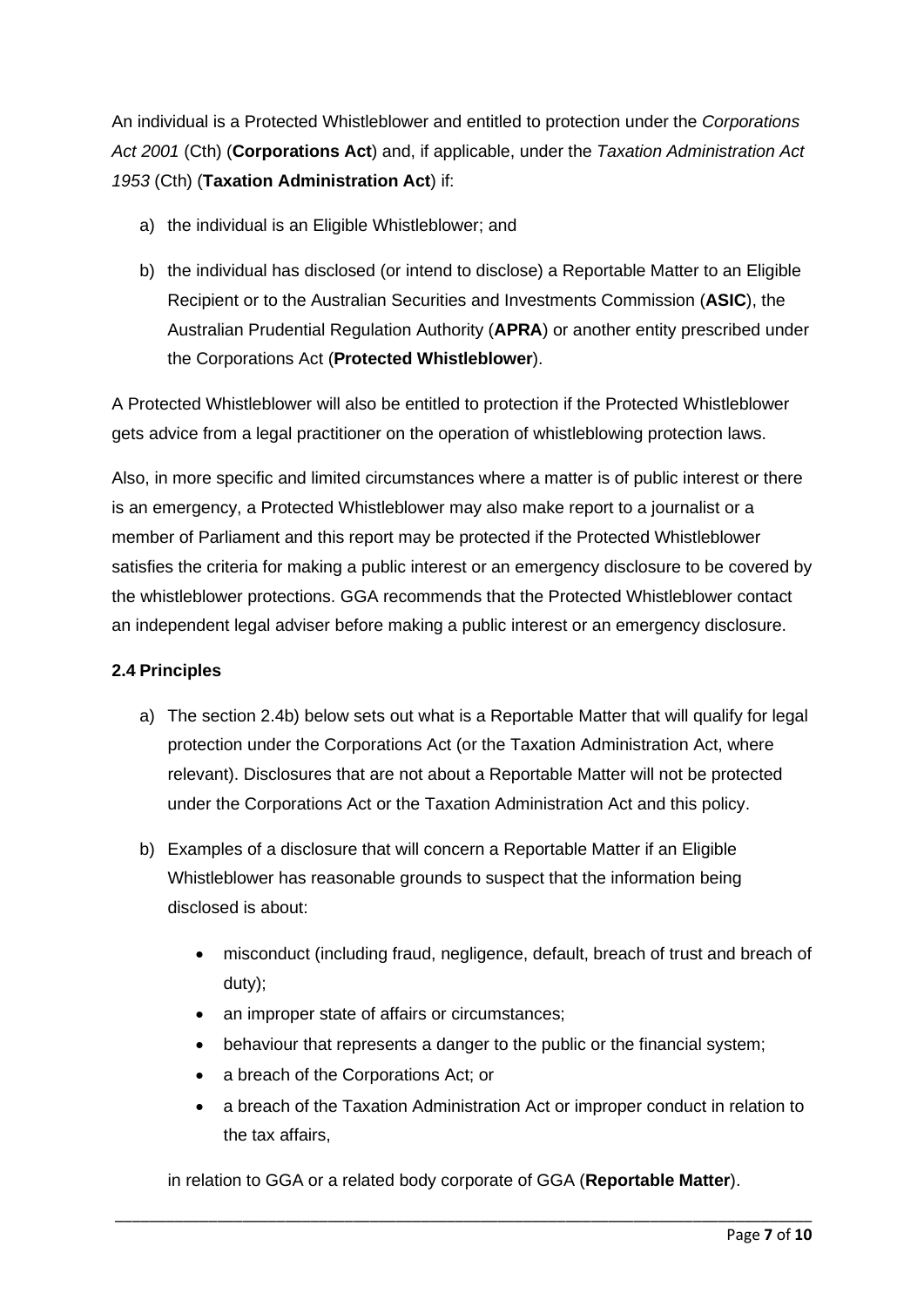- c) Where the disclosure is to be made by the Protected Whistleblower to GGA, it is to be made to an Eligible Recipient.
- d) All investigations in relation to a disclosure of a Reportable Matter shall be conducted promptly, with regard to the rules of natural justice and the provisions of procedural fairness and accord with the principles and values of GGA.
- e) Disclosures of a Reportable Matter may be made anonymously, and this anonymity shall be protected, unless overridden by due process of law.
- f) GGA will ensure that, provided the disclosure of the Reportable Matter was not made anonymously, the Protected Whistleblower is kept informed of the outcomes of the investigation of his or her allegations, subject to the considerations of privacy of those against whom allegations are made.

# **2.5 Exceptions**

- a) A Complaint regarding a personal work-related grievance of an Eligible Whistleblower that does not involve a detriment (or threat of detriment) caused to the Eligible Whistleblower is not a Reportable Matter and is not protected under the Corporations Act or Taxation Administration Act.
- b) A personal work-related grievance is one that relates to the Eligible Whistleblower's current or former employment that has implications for the Eligible Whistleblower personally but does not have significant implications for GGA.
- c) An example of a personal work-related grievance that is not a Reportable Matter could include if the Eligible Whistleblower believes there has been a missed promotion that the Eligible Whistleblower deserves or if the Eligible Whistleblower does not like the managerial style of the supervisor.
- d) However, a personal work-related grievance may still qualify for protection as a Reportable Matter under the law if (for example):

- it is a mixed report that includes information about a Reportable Matter (as well as a work-related grievance);
- GGA has broken employment or other laws which are punishable by imprisonment for twelve (12) months or more or acted in a way that is a threat to public safety;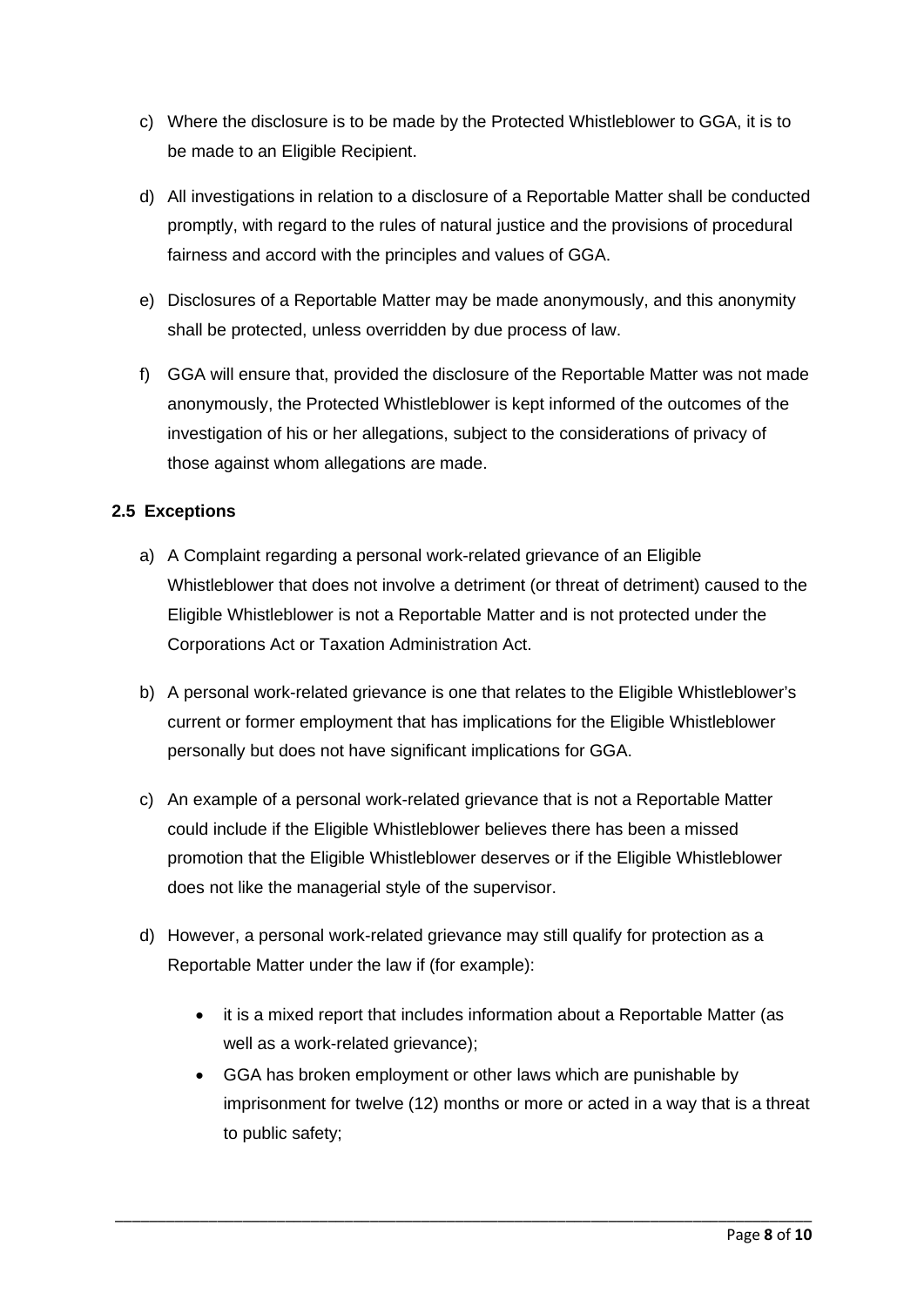- the disclosure relates to information that suggests misconduct that goes further than the Eligible Whistleblower's personal circumstances; or
- the Eligible Whistleblower suffers from, or is threatened with, detriment for making a disclosure.

# **2.6 How this policy is made available**

This policy can be found in accessible folders on the GGA network or on Diligent dependant on role and responsibility and on GGA's website.

# **2.7 Further information and advice**

For further information, refer to other related polices or contact the GGA Chief Executive Officer.